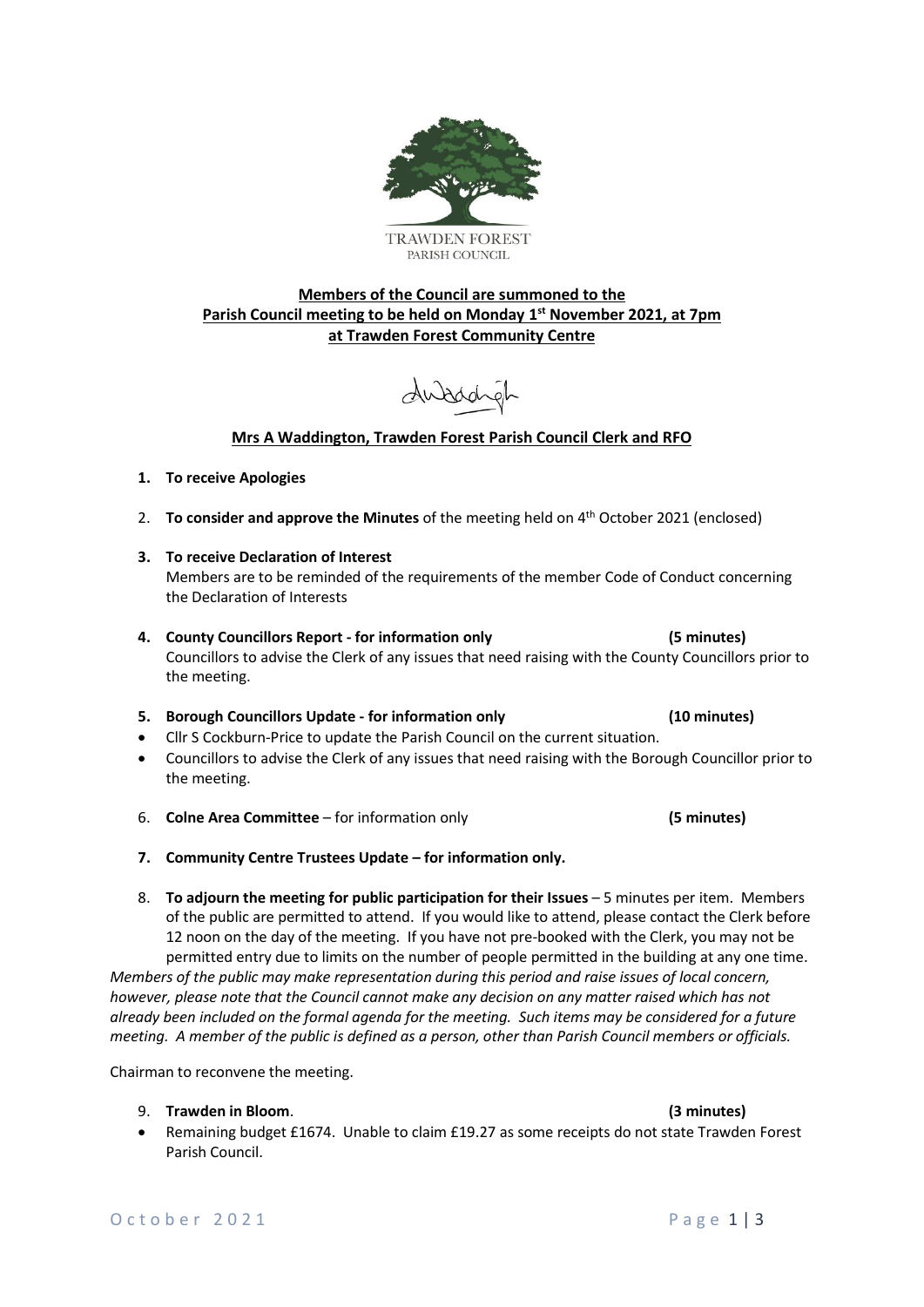### **10. Land to the rear of the Bus Terminus (5 minutes)**

It as been brought to the Clerks attention that the footpath that runs around the perimeter of the land to the rear of the bus terminus is dangerous. The flag stones are lifting due to the tree roots. Councillors to consider the attached report and decide whether they should be removed.

### **11. Chairmanship training (10 minutes)**

Cllr MacDonald attended the Chairmanship training in October. Councillors to consider the attached suggestions brought from the meeting.

## 12. A**llotments and Garages**. **(5 minutes)**

• Brief update on the creation of the Allotments Association.

# 13. **Ball Grove Park**.

- The Solicitor has commissioned the surveys with the Canals and Rivers Trust.
- The Clerk has also asked for clarification on any business rates that would be payable for the car parks. Waiting response.

# 14. **Map of interesting places**. Ongoing

# 15. **Friends of Trawden Playground (7 minutes)**

Please see report attached. Councillors to consider any outstanding items/ requests on this report.

# **16. Tree Survey**

Cllr's Hodgson and D Storey have identified the trees where work is required. 3 quotes requested – none received as yet.

## **17. Queens Platinum Jubilee (5 minutes)**

- In order to apply for the Climate Emergency Funding, a Safeguarding Policy must be included.
- The Clerk has met with the Tree Officer from Pendle Borough Council who suggests that 12 Hornbeam or Silver Birch trees are purchased to plant for the Queens Platinum Jubilee Avenue at Ball Grove. A root barrier will need to be installed between the tree and wall in order not to cause any structural damage to the wall.

# **18. Adoption of Policies (5 minutes)**

- In order for the Parish Council to apply for the Climate Emergency Funding, it must have a Safeguarding Policy. Councillors to consider adopting the attached Safeguarding Policy.
- In order for the Clerk to continue with her CiLCA qualification, the Council must have a Training and Development Policy. Councillors to consider adopting the attached Policy.

# **19. Resident Complaint regarding tree on Tram Tracks (8 minutes)**

Councillors to consider the attached correspondence regarding a tree on the Tram Tracks after a complaint has been received by a resident and whether the Parish Council will trim the tree and hedge in question.

# **20. Grot Spots (5 minutes)**

A walk around of the village took place on 23rd October. Attached report for information.

### **21. Proposal from Bowling club (5 minutes)**

Councillors to consider the attached letter and proposal from the Bowling Club.

# **22. Activities for older children (10 minutes)**

Cllr Holmes asked for this to be added to the agenda for discussion.